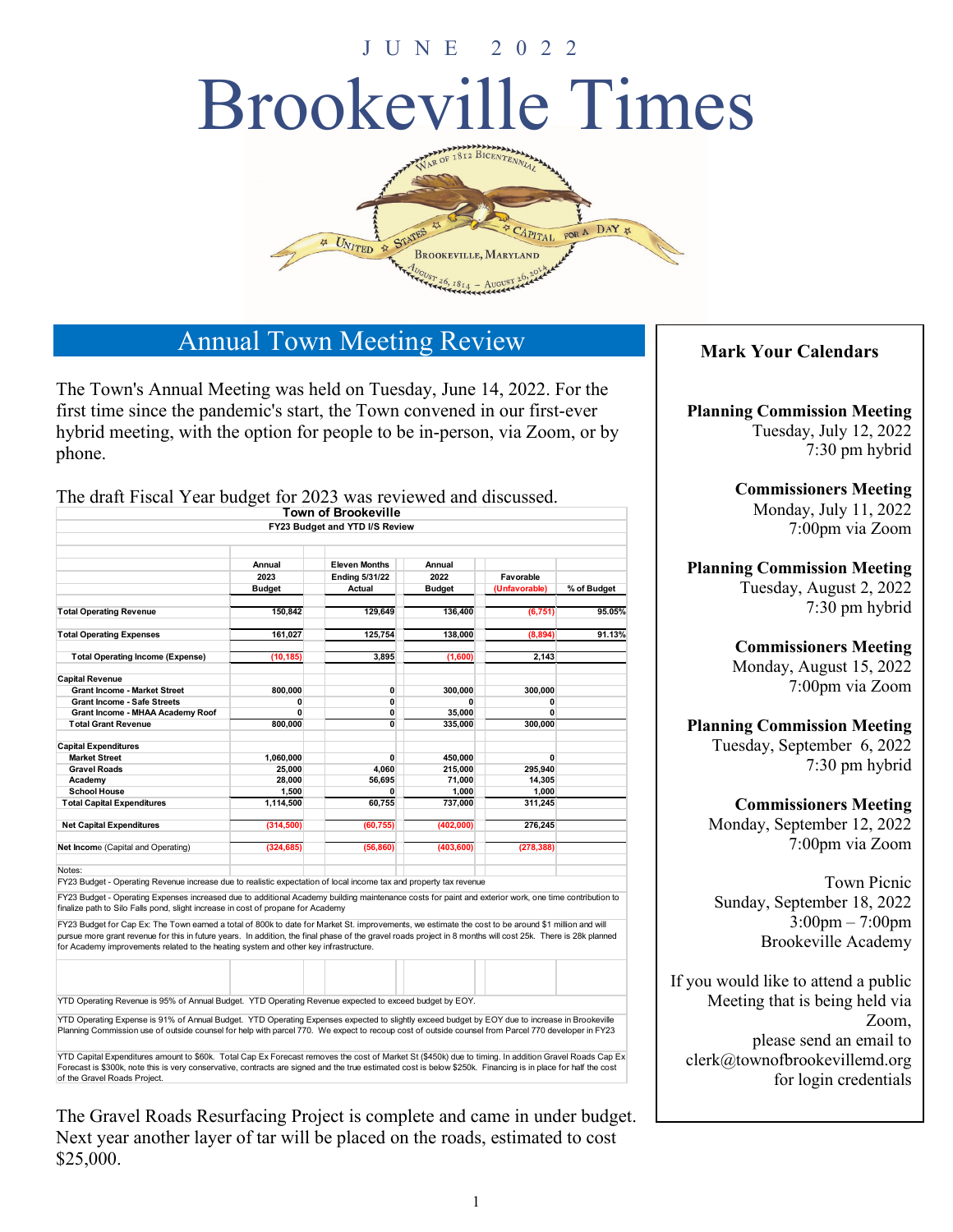Improvement to the eastern portion of Market Street will begin in the next 1-2 years. The next step will be the streetscape design. Until that time, potholes will be repaired as needed.

The Town Commissioners discussed the progress of the Parking Ordinance. The comprehensive ordinance is in draft form and will be ready for review at the BPC meeting in July. The Commissioners will send out the draft Parking Ordinance with notice of a public hearing within the next 6-8 weeks.

# Free N95 Masks and Rapid At-home COVID-19 Test Kits

The Town can provide N95 Masks and Rapid At-home COVID-19 Test Kit, free of charge, to Town Residents. If you need a test kit or mask, please send an email to  $\text{clerk}(\omega)$  townofbrookevillemd.org

## Heritage Days 2022

**June 25-26, 2022 12noon – 4:00pm** 

The Town of Brookeville will participate in the 23d annual Heritage Days weekend – a countywide festival offering programs, activities, and tours appealing to visitors of all ages and interests.

Town Resident Sandy Heiler has put together an exciting program on behalf of the Town: Visit Brookeville's newly refurbished one-room schoolhouse. Meet the Town's earliest Quaker residents and learn how their religious convictions shaped their views – against slavery and for women's rights and opposed to war. Learn how the Town became a haven for those fleeing the War of 1812.

For more information and to learn what sites will be open that weekend, please visit: <https://www.heritagemontgomery.org/things-to-do/heritage-days/>

# Brookeville's Annual Town Picnic

Sunday, September 18, 2022 3:00pm – 7:00pm Brookeville Academy

*Come to enjoy food and the company of your neighbors.* 

## Summer Meeting Changes

The August Commissioners Meeting will be held on Monday, August 15, 2022, via Zoom, in place of the 2nd Monday in August.

 The July BPC meeting will be held Tuesday, July 12, 2022, in place of the 1st Tuesday of the month.

#### Maryland Insurance Administration Virtual Events

The virtual events listed here are available to anyone who wishes to participate and are free resources

Wednesday, July 13th, 12 pm - 1 pm Tips for Shopping for Auto Insurance Join the Maryland Insurance Administration for "Tips for Shopping for Auto Insurance," and an introduction to the new Interactive Auto Insurance Rate Guide. To register: https://bit.ly/MIA07132022

Thursday, July 28th, 12 pm - 1 pm Homeowners Insurance Event Join the Maryland Insurance Administration for a Lunch with MIA event to include tips for shopping for Homeowners Insurance, Force-placed Insurance, and the Homeowners Rate Guide. To register: https://bit.ly/MIA07282022

Thursday, August 4th, 12 pm - 1 pm Pet Insurance Join the Maryland Insurance Administration for a Lunch with MIA event about Pet Insurance covering common questions and issues surrounding Pet Insurance and claims. To register: https://bit.ly/MIA08042022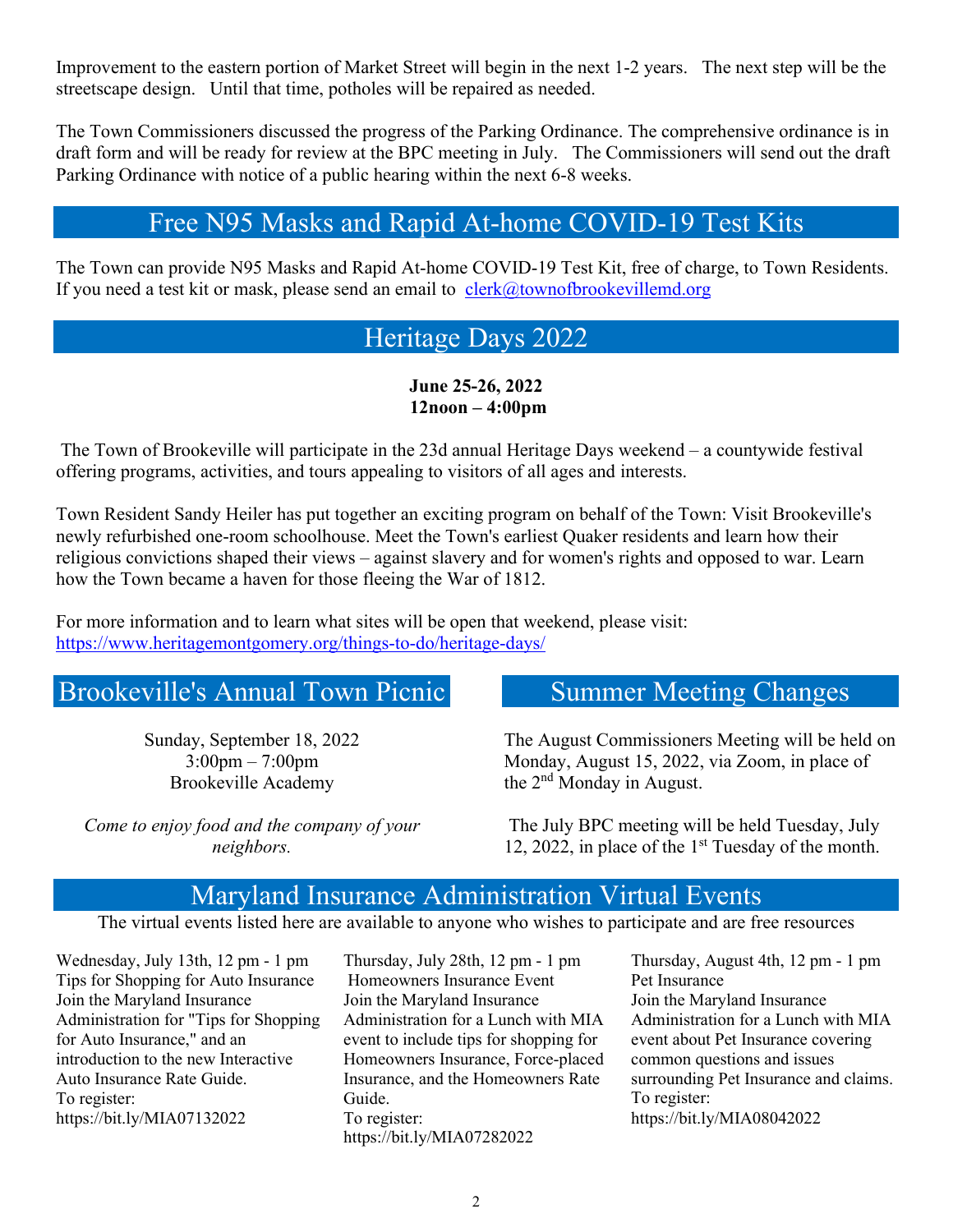# RainScapes Rewards Rebates

The RainScapes Rewards Rebate Program offers rebates to property owners who install RainScapes techniques such as rain gardens, rain barrels, conservation landscaping, and other approved projects that help control stormwater. This program is open to properties in Montgomery County.

Residential properties can receive up to \$7,500 for approved projects. Funds are awarded on a first-come-first-serve basis beginning on the first day of the fiscal year, which starts on July 1.

For more information, please visit: <https://www.montgomerycountymd.gov/water/rainscapes/index.html>

## Post ByPass Era Plans



#### **A. Update to the Transportation portion of the Comprehensive Plan**

Final editing of the document is in progress.

#### **B. Market Street Reconstruction Project (Brighton Dam Rd to MD97 intersection)**

 The project will include roadway removal, grading, and resurfacing. The project aims to improve traffic safety for motorists, bicyclists, and pedestrians.

#### **Preliminary Timeline:**

- TBD: Civil engineer engaged for construction plans
- TBD: Request for Proposal sent out
- TBD: Construction begins

# 2022 Gubernatorial Election

Primary Election - July 19, 2022 Early Voting - July 7 - July 14

General Election - November 8, 2022 Early Voting - October 27 - November 3

Montgomery County has been redistricted, and the Town of Brookeville is in County Council District 7. The County has an interactive map of the new boundaries. Go to:<https://t.co/GOVR0EgQ5c>

## Brookeville Academy Rentals

As a Resident of the Town, you may rent the Brookeville Academy for a reduced rental rate as a benefit for Residents. The rate is \$125 regardless of the number of rooms, hours, or day of the week. Residents (as are all renters) are required to provide a refundable security deposit in advance of the use of the Academy.

Contact Brooke Curly, Events Manager, for rates for custom rental packages at Events@townofbrookevillemd.org or 301.570.4465